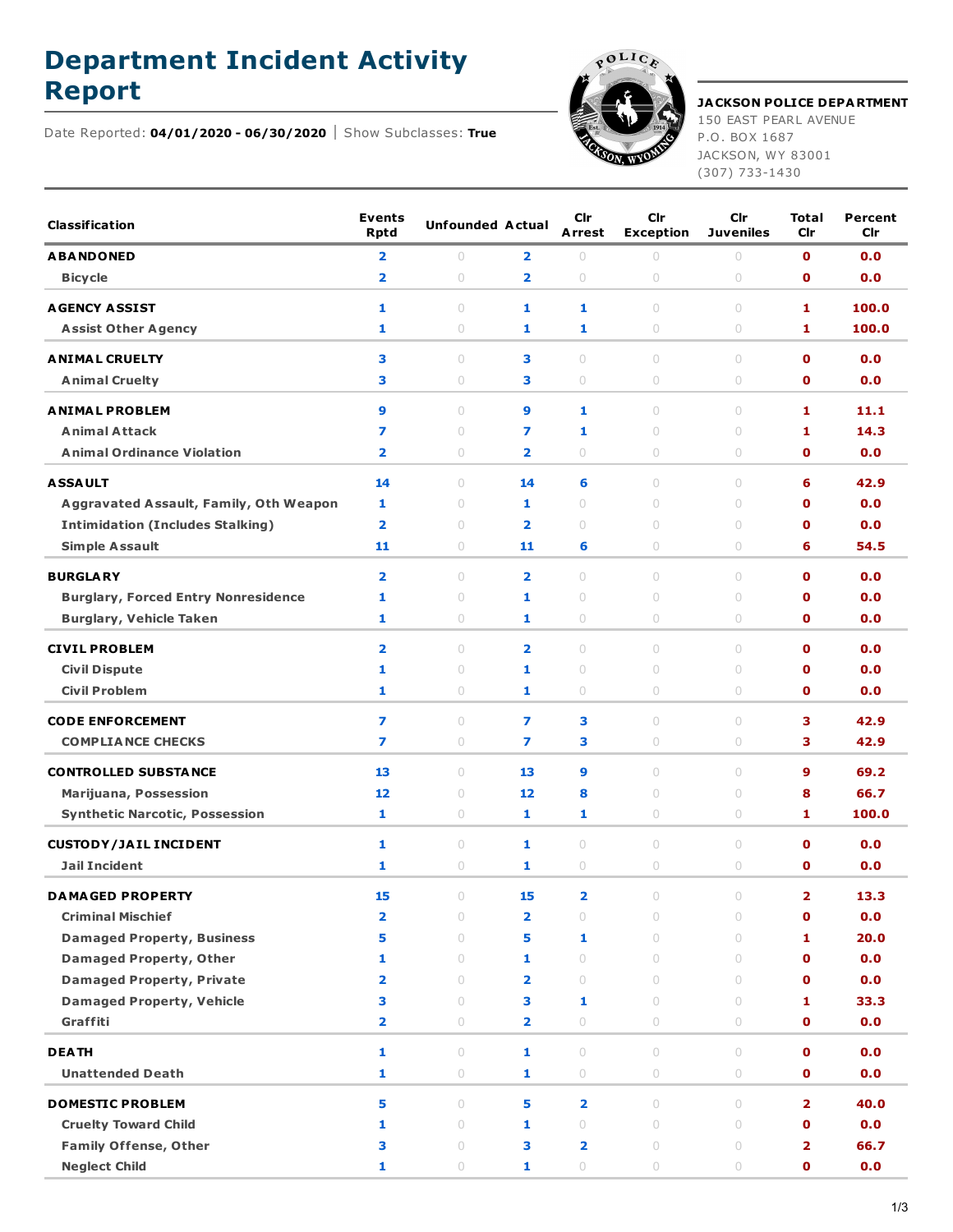| <b>DRUNKENNESS</b>                      | з                       | $\circ$ | 3                       | з                       | $\circ$                          | $\circ$                          | з                       | 100.0 |
|-----------------------------------------|-------------------------|---------|-------------------------|-------------------------|----------------------------------|----------------------------------|-------------------------|-------|
| <b>Drunkenness</b>                      | 3                       | 0       | з                       | з                       | $\circ$                          | 0                                | 3                       | 100.0 |
| <b>DUI</b>                              | 10                      | $\circ$ | 10                      | 10                      | $\begin{array}{c} \n\end{array}$ | $\circ$                          | 10                      | 100.0 |
| <b>Alcohol</b>                          | 9                       | $\circ$ | 9                       | 9                       | $\circ$                          | $\circ$                          | 9                       | 100.0 |
| <b>Drugs</b>                            | 1                       | 0       | 1                       | 1                       | $\circ$                          | 0                                | 1                       | 100.0 |
|                                         |                         |         |                         |                         |                                  |                                  |                         |       |
| <b>FAMILY DISTURBANCE</b>               | 4                       | $\cup$  | 4                       | $\circ$                 | $\begin{array}{c} \n\end{array}$ | $\begin{array}{c} \n\end{array}$ | $\mathbf 0$             | 0.0   |
| <b>Family Disturbance</b>               | $\overline{\mathbf{2}}$ | $\circ$ | $\overline{\mathbf{2}}$ | $\circ$                 | $\begin{array}{c} \n\end{array}$ | $\circ$                          | $\mathbf o$             | 0.0   |
| <b>Verbal Argument</b>                  | $\overline{\mathbf{2}}$ | 0       | $\overline{\mathbf{2}}$ | $\bigcirc$              | $\circ$                          | $\bigcirc$                       | $\mathbf 0$             | 0.0   |
| <b>FORGERY</b>                          | 3                       | $\circ$ | 3                       | 1                       | $\circ$                          | $\begin{array}{c} \n\end{array}$ | 1                       | 33.3  |
| <b>Forgery Of Checks</b>                | 1                       | $\circ$ | 1                       | $\circ$                 | $\begin{array}{c} \n\end{array}$ | $\circ$                          | $\mathbf o$             | 0.0   |
| <b>Possess Counterfeited Documents</b>  | $\overline{\mathbf{2}}$ | 0       | $\overline{\mathbf{2}}$ | 1                       | $\circ$                          | 0                                | 1                       | 50.0  |
| <b>FRAUD</b>                            | 8                       | $\circ$ | 8                       | 1                       | $\circ$                          | $\circ$                          | $\overline{2}$          | 25.0  |
| <b>Fraud And Abuse - Computer</b>       | 1                       | 0       | 1                       | $\circ$                 | $\circ$                          | $\circ$                          | $\mathbf o$             | 0.0   |
| <b>Fraud, False Statement</b>           | 1                       | $\circ$ | 1                       | 1                       | $\begin{array}{c} \n\end{array}$ | $\cup$                           | 1                       | 100.0 |
| <b>Fraud, Illegal Use Credit Cards</b>  | $\overline{\mathbf{2}}$ | 0       | $\overline{\mathbf{2}}$ | 0                       | $\cup$                           | $\cup$                           | $\mathbf 0$             | 0.0   |
| <b>Fraud, Insufficient Funds Check</b>  | 1                       | $\circ$ | 1                       | $\circ$                 | $\begin{array}{c} \n\end{array}$ | $\circ$                          | $\mathbf 0$             | 0.0   |
| Fraud, Swindle                          | 1                       | 0       | 1                       | $\circ$                 | $\begin{array}{c} \n\end{array}$ | $\circ$                          | 1                       | 100.0 |
| <b>Fraudulent Activities Other</b>      | 1                       | $\cup$  | 1                       | $\circ$                 | $\begin{array}{c} \n\end{array}$ | $\circ$                          | $\mathbf 0$             | 0.0   |
| <b>Identity Theft</b>                   | 1                       | 0       | 1                       | 0                       | $\circ$                          | 0                                | $\mathbf 0$             | 0.0   |
|                                         |                         |         |                         |                         |                                  |                                  |                         |       |
| <b>HARASSMENT</b>                       | 8                       | $\circ$ | 8                       | $\circ$                 | $\circ$                          | $\circ$                          | $\mathbf 0$             | 0.0   |
| Harassment, Other                       | 6                       | 0       | 6                       | $\circ$                 | $\circ$                          | $\circ$                          | $\mathbf o$             | 0.0   |
| <b>Suspicious/Harassing Phone Calls</b> | $\overline{\mathbf{2}}$ | 0       | $\overline{\mathbf{2}}$ | 0                       | $\circ$                          | $\circ$                          | $\mathbf o$             | 0.0   |
| <b>JUVENILE PROBLEM</b>                 | 6                       | $\circ$ | 6                       | $\circ$                 | $\begin{array}{c} \n\end{array}$ | 1                                | 1                       | 16.7  |
| <b>Juvenile Problem</b>                 | 4                       | $\circ$ | 4                       | $\bigcirc$              | $\circ$                          | 1                                | 1                       | 25.0  |
| <b>Runaway Juvenile</b>                 | $\overline{\mathbf{2}}$ | 0       | 2                       | 0                       | $\circ$                          | 0                                | $\mathbf 0$             | 0.0   |
| <b>LIQUOR LAW</b>                       | 7                       | $\cup$  | 7                       | 6                       | $\circ$                          | 1                                | 7                       | 100.0 |
| Liquor, Other                           | 3                       | 0       | з                       | з                       | $\begin{array}{c} \n\end{array}$ | $\cup$                           | 3                       | 100.0 |
| <b>Liquor, Possess</b>                  | $\overline{\mathbf{2}}$ | $\circ$ | 2                       | 1                       | $\circ$                          | 1                                | $\overline{\mathbf{2}}$ | 100.0 |
| Liquor, Sell                            | $\overline{\mathbf{2}}$ | 0       | $\overline{\mathbf{2}}$ | $\overline{\mathbf{2}}$ | $\circ$                          | 0                                | $\overline{2}$          | 100.0 |
|                                         |                         |         |                         |                         |                                  |                                  |                         |       |
| MEDICAL                                 | 1                       | $\circ$ | 1                       | $\circ$                 | $\circ$                          | $\circ$                          | 0                       | 0.0   |
| <b>Ambulance Assist</b>                 | 1                       | $\circ$ | 1                       | $\circ$                 | $\circ$                          | $\circ$                          | $\mathbf 0$             | 0.0   |
| <b>MENTAL SUBJECT</b>                   | 6                       | $\circ$ | 6                       | $\overline{\mathbf{2}}$ | $\circ$                          | $\circ$                          | $\overline{2}$          | 33.3  |
| <b>Mental Subject</b>                   | 6                       | $\circ$ | 6                       | $\overline{\mathbf{2}}$ | $\circ$                          | $\circ$                          | $\overline{2}$          | 33.3  |
| <b>NON UCR REPORTABLE</b>               | 1                       | $\cup$  | 1                       | $\circ$                 | $\begin{array}{c} \n\end{array}$ | $\begin{array}{c} \n\end{array}$ | $\mathbf{o}$            | 0.0   |
| <b>Non UCR Reportable</b>               | 1                       | $\circ$ | 1                       | $\bigcirc$              | $\circ$                          | $\circ$                          | $\mathbf 0$             | 0.0   |
|                                         |                         |         |                         |                         |                                  |                                  |                         |       |
| <b>OBSTRUCT JUSTICE</b>                 | 5                       | $\circ$ | 5                       | 3                       | $\circ$                          | $\circ$                          | 3                       | 60.0  |
| <b>Conditional Release Violation</b>    | 1                       | $\circ$ | 1                       | $\circ$                 | $\circ$                          | $\circ$                          | $\mathbf 0$             | 0.0   |
| <b>Contempt Of Court</b>                | 1                       | $\circ$ | 1                       | 1                       | $\begin{array}{c} \n\end{array}$ | $\begin{array}{c} \n\end{array}$ | 1                       | 100.0 |
| <b>Probation Violations</b>             | 3                       | $\circ$ | 3                       | $\overline{\mathbf{2}}$ | $\circ$                          | $\circ$                          | $\overline{2}$          | 66.7  |
| <b>OBSTRUCT POLICE</b>                  | 3                       | $\circ$ | 3                       | 1                       | $\circ$                          | $\circ$                          | $\mathbf{1}$            | 33.3  |
| <b>False Police Report</b>              | 1                       | $\circ$ | 1                       | $\circ$                 | $\circ$                          | $\circ$                          | $\mathbf o$             | 0.0   |
| <b>Resisting/Interfering W/Police</b>   | $\overline{\mathbf{2}}$ | 0       | $\overline{\mathbf{2}}$ | 1                       | $\circ$                          | $\circ$                          | 1                       | 50.0  |
| <b>ORDINANCE VIOLATION</b>              | 1                       | $\circ$ | 1                       | $\circ$                 | $\begin{array}{c} \n\end{array}$ | $\begin{array}{c} \n\end{array}$ | $\mathbf o$             | 0.0   |
| <b>Ordinance Violation</b>              | 1                       | $\circ$ | 1                       | $\bigcirc$              | $\circ$                          | $\bigcirc$                       | $\mathbf 0$             | 0.0   |
|                                         |                         |         |                         |                         |                                  |                                  |                         |       |
| <b>PRIVACY VIOLATION</b>                | 3                       | $\circ$ | 3                       | $\overline{\mathbf{2}}$ | $\begin{array}{c} \n\end{array}$ | $\begin{array}{c} \n\end{array}$ | $\overline{2}$          | 66.7  |
| <b>Criminal Trespass</b>                | $\overline{\mathbf{2}}$ | $\circ$ | $\overline{\mathbf{2}}$ | 1                       | $\begin{array}{c} \n\end{array}$ | $\circ$                          | 1                       | 50.0  |
| <b>Invasion Of Privacy Other</b>        | 1                       | $\circ$ | 1                       | 1                       | $\circ$                          | $\bigcirc$                       | 1                       | 100.0 |
| <b>PROPERTY</b>                         | 12                      | $\circ$ | 12                      | $\bigcirc$              | $\circlearrowright$              | $\circlearrowright$              | $\mathbf 0$             | 0.0   |